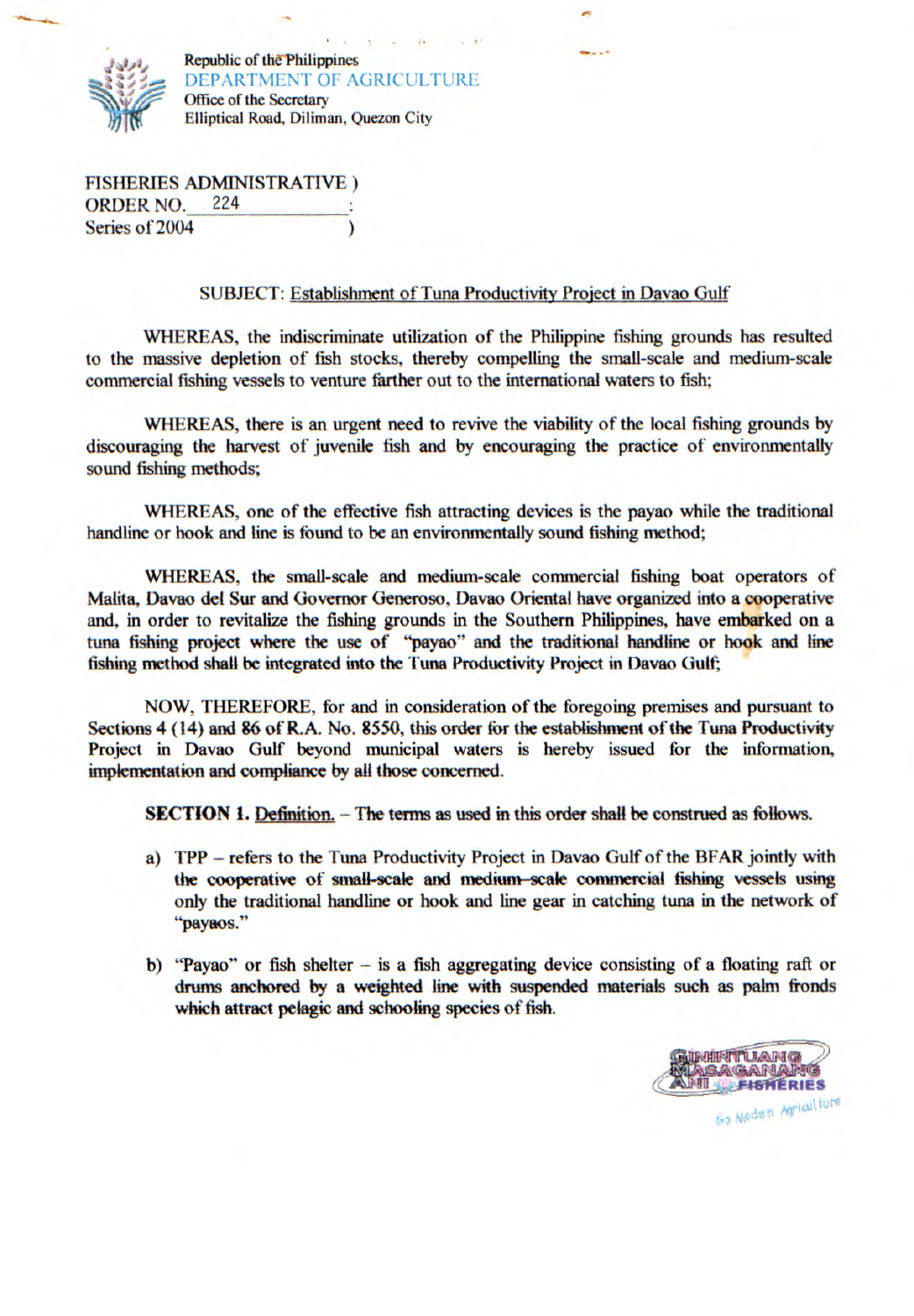**SECTION 2.** Area - There is hereby established the TPP in Davao Gulf with an area of 25,613.16 hectares or *256.16* square kilometers (14 n.m. or 25.9 km from Malita, Davao del Sur and 15 n.m. or 27.7 km. from Governor Generoso, Davao Oriental) formed by the following coordinates and reflected on the accompanying map.

| Pt. 1 | $6^{\circ}32^{\prime}37^{\prime\prime}N$ | $6^{\circ}17'45''$ N<br>Pt. 5            |
|-------|------------------------------------------|------------------------------------------|
|       | 125° 48'00" E                            | 125° 53'45" E                            |
| Pt. 2 | $6^{\circ}34'00''$ N                     | $6^{\circ}18^{\circ}50^{\circ}N$<br>Pt.6 |
|       | 125° 51'00" E                            | 125° 56'45"E                             |
| Pt. 3 | $6^{\circ}26'45''$ N                     | $6^{\circ}09'30''N$<br>Pt. 7             |
|       | $125^{\circ}50'15''$ E                   | 125° 57'00"E                             |
| Pt.4  | $6^{\circ}27'37''$ N                     | $6^{\circ}10'37''$ N<br>Pt. 8            |
|       | 125° 53'15" E                            | 126° 00'00"E                             |

**SECTION 3.** Management – The TPP shall be under the control and supervision of the project presided by the Regional Director or his designated representative of Fisheries Regional Office No. XI, Davao City, the membership of which coming from the Davao Gulf Fishermen's Cooperative and the municipal governments of Malita, Davao del Sur and Governor Generoso, Davao Oriental.

The site for the construction of payaos shall be determined upon consultation with the Philippine Coast Guard to ensure that such areas shall be away from navigational *hazards.* 

The Davao Gulf Enforcement and Protection Alliance shall assist the TPP Management Board in implementing the applicable provisions of the fishery law within the project area, particularly in securing the "payaos" from illegal fishing, destructive elements and unwanted intrusions. Cooperative members, for their part, shall submit daily reports to the management board as to the status or condition of the "payaos."

Small-scale and medium-scale commercial fishing vessels of cooperative members with valid license using only handlines or hook and line may be issued by the Fisheries Regional Office No. XI a special permit to fish in the TPP area upon payment of an application fee of P500.00 and special permit fee in the amount of P5,000.00 per annum *which* shall neither be refundable nor transferable.

**SECTION 4.** Prohibition. - It shall be unlawful to catch fish in the TPP area by means of purse seine, ringnet, bag net, or other types of active gear other than handline or hook and line notwithstanding any special permit that may have been issued for the purpose by the Fisheries Regional Office No. XI: Provided. That the discovery of any person in the area where he has no permit or license for his fishing vessel shall constitute a prima facie evidence that he is engaged in unauthorized fishing therein.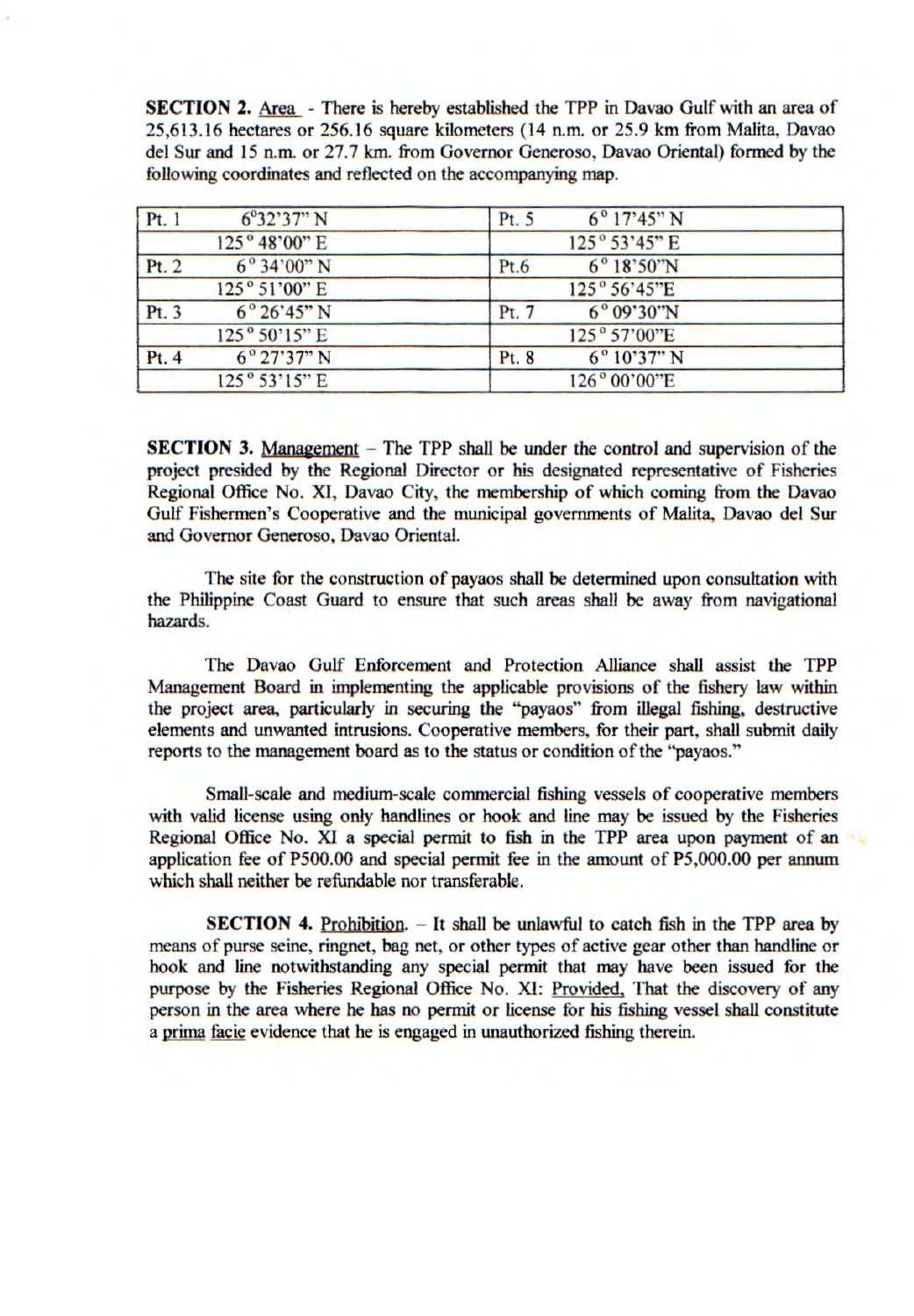**SECTION 5.** Penalty – Violation of this order shall hold the commercial fishing boat captain or the three (3) highest officers of the boat liable to the penalty of fine equivalent to the value of the catch or ten thousand pesos (P10,000.00), whichever is higher, and imprisonment for six (6) months, confiscation of catch and fishing gear, and revocation of commercial fishing vessel and gear license.

**SECTION 6.** Effectivity, - This order shall take effect fifteen (15) days after its publication in the Official Gazette and/or in two (2) newspapers of general circulation and fifteen (15) days after its registration with the Office of the National Administrative Register.

Issued this 13th day of February 2004 at Quezon City, Metro Register.<br>
Issued this 13<sup>H</sup> day of February 2004 at Quezon City, M<br>
Manila, Philippines.

**LUIS PAOREWZO** Secretary

Recommended by:

Recommended by:<br>
MACOLM 1. SARMIENTO, JR.<br>
Director<br>
Bureau of Fisheries and Aquatic Resources **MALCOLM I. SARMIENTO, JR.** 

**Director** 

**CESAR M. DRILON,** 

Undersecretary for Fisheries and Livestock, DA Chairman, NFARMC

PUBLISKED: March 1, 2004 Phil. Daily Inquirer The Manila Times